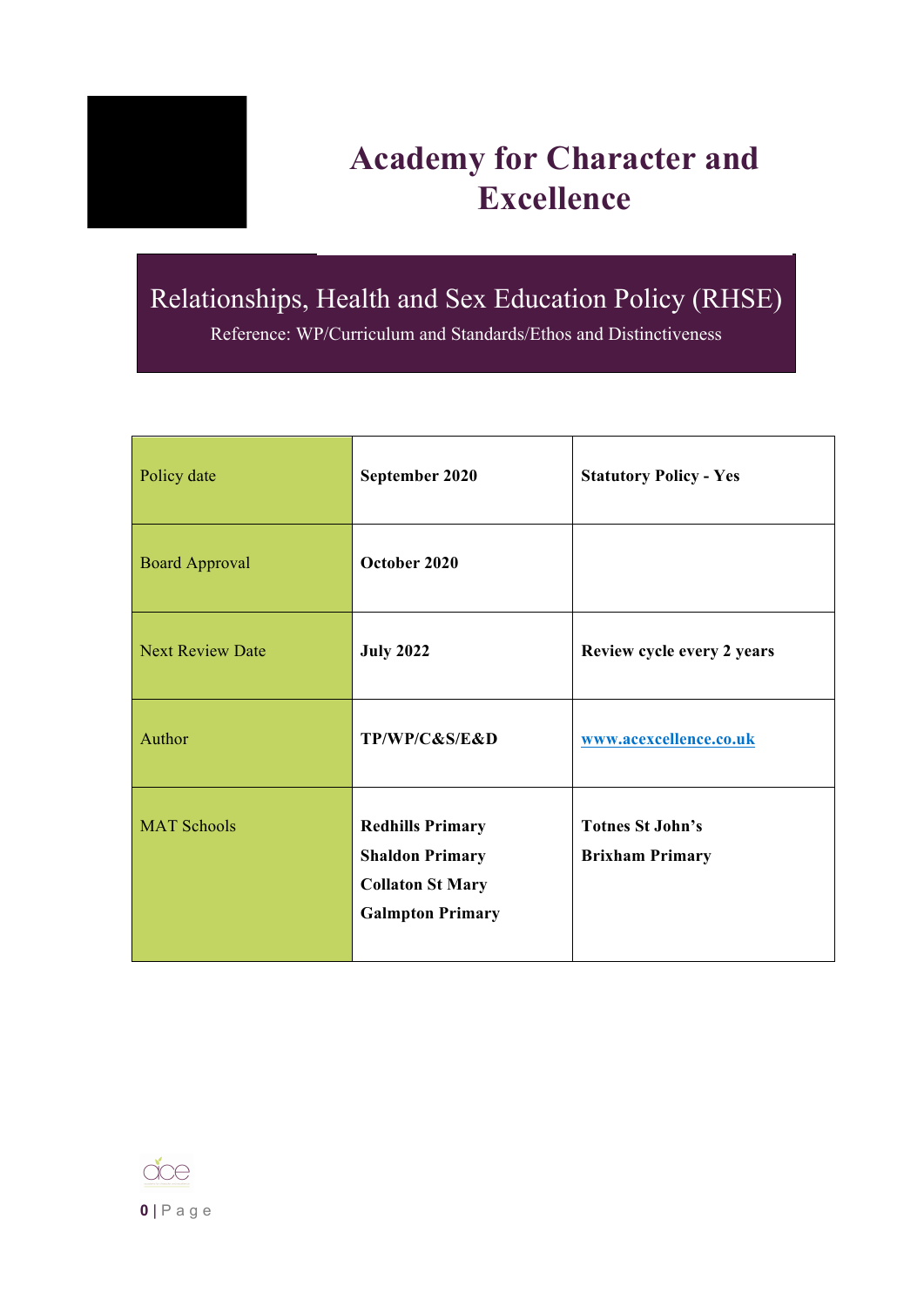# <span id="page-1-0"></span>Contents

<span id="page-1-1"></span>

| Appendix 5: A Charter for faith sensitive and inclusive relationships education, relationships and sex education (RSE) |  |
|------------------------------------------------------------------------------------------------------------------------|--|

<span id="page-1-2"></span>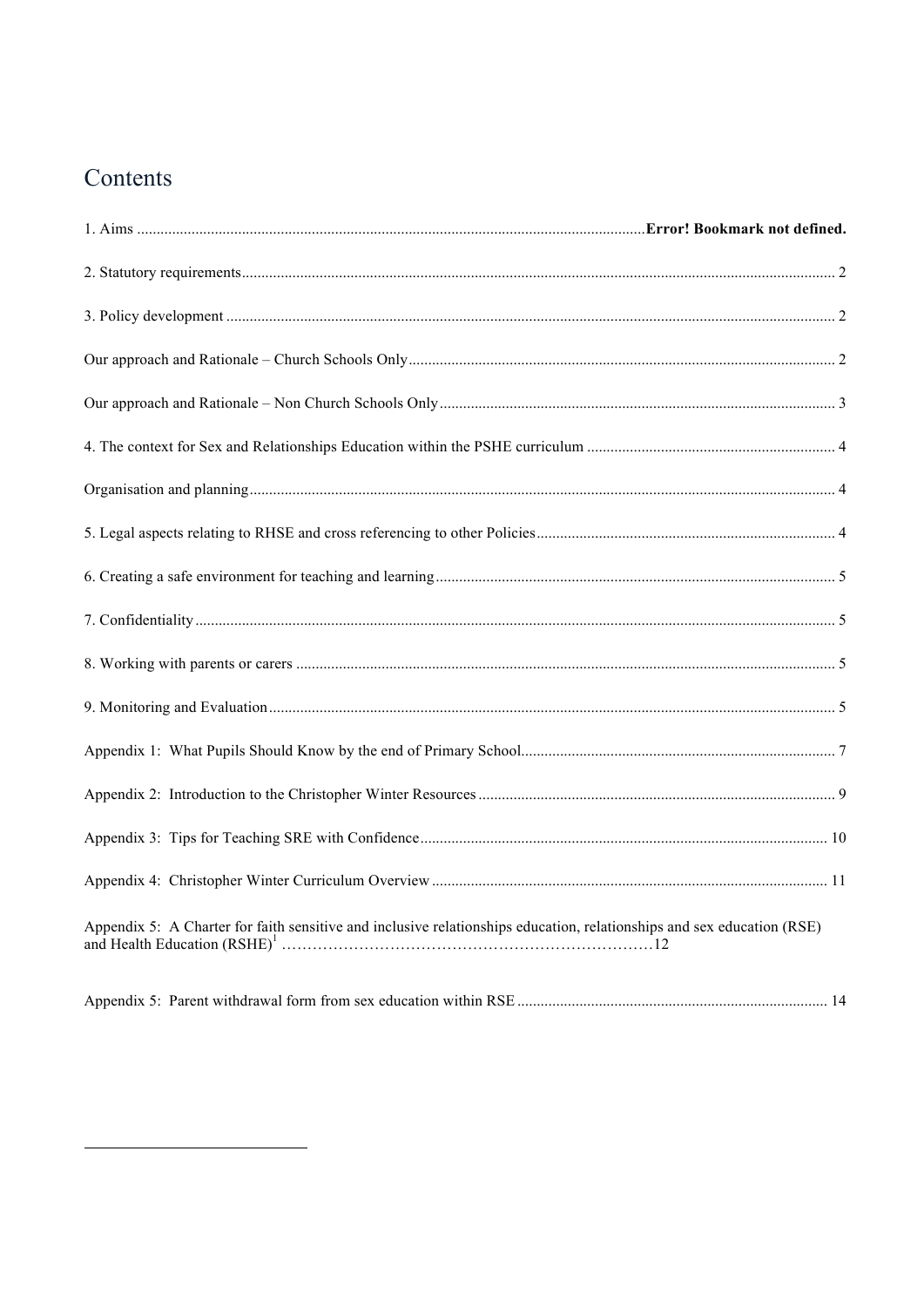#### **1. Aims**

This policy will apply to all parents and carers within all of our Schools with the Academy for Character and Excellence in relation to the Relationships, Health and Sex Education curriculum.

This policy will be reviewed every two years unless significant curriculum changes occur before the review date.

The aims of relationships and sex education (RHSE) at the schools within our Trust are to:

- Provide a framework in which sensitive discussions can take place
- Prepare pupils for puberty, and give them an understanding of sexual development and the importance of health and hygiene
- $\sum$  Help pupils develop feelings of self-respect, confidence and empathy
- Create a positive culture around issues of sexuality and relationships
- $\sum$  Teach pupils the correct vocabulary to describe themselves and their bodies

#### <span id="page-2-0"></span>**2. Statutory requirements**

As a primary school within a Multi Academy Trust we must provide relationships education to all pupils as per section 34 of the [Children and Social work act 2017.](http://www.legislation.gov.uk/ukpga/2017/16/section/34/enacted)

We do not have to follow the National Curriculum but we are expected to offer all pupils a curriculum that is similar to the National Curriculum including requirements to teach science which would include the elements of sex education contained in the science curriculum.

In teaching RSE, we are required by our funding agreements to have regard to [guidance](https://www.gov.uk/government/consultations/relationships-and-sex-education-and-health-education) issued by the secretary of state as outlined in section 403 of the [Education Act 1996.](http://www.legislation.gov.uk/ukpga/1996/56/contents)

At **[school name**] we teach RHSE as set out in this policy.

## <span id="page-2-1"></span>**3. Policy development**

This policy has been developed in consultation with staff, pupils and parents and involved the the following steps:

- 1. Review a member of staff or working group pulled together all relevant information including relevant national and local guidance
- 2. Staff consultation all school staff were given the opportunity to look at the policy and make recommendations
- 3. Parent/stakeholder consultation parents and any interested parties were invited to attend a meeting about the policy
- 4. Pupil consultation we investigated what exactly pupils want from their RHSE
- 5. Once amendments were made, the policy was shared with governors for comments
- 6. The Trust directors holding the Ethos and Distinctiveness and Curriculum and Standards portfolios were consulted with and ratified this policy before submitting to the board of directors.
- 7. Approval The board of directors approve the policy once these steps have been completed.

#### <span id="page-2-2"></span>**Our approach and Rationale – Church Schools Only**

Our school's approach to RSHE follows that of the Church of England Education Office in that it seeks to be faithsensitive and inclusive. It is underpinned by two key Biblical passages:

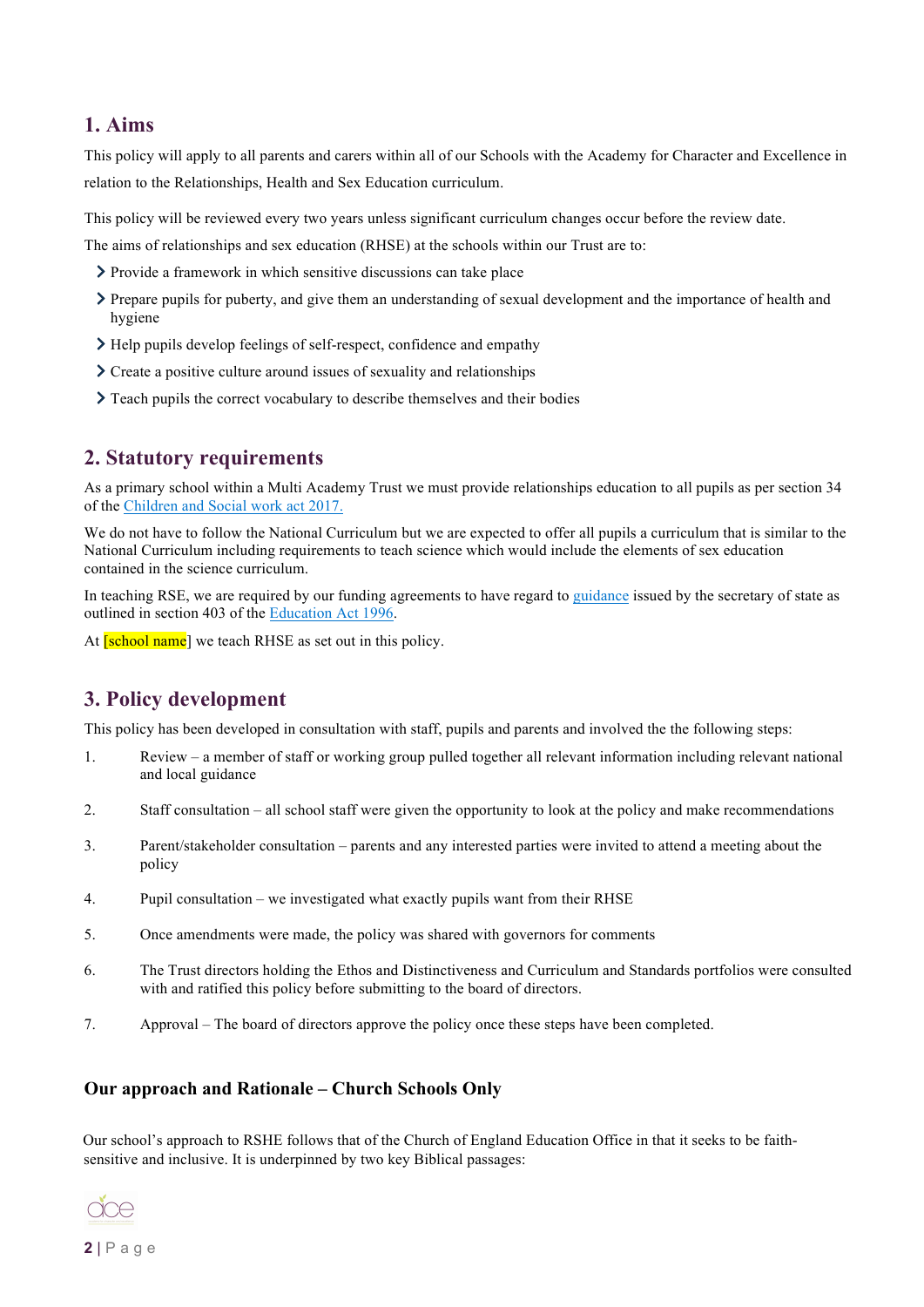#### *"So God created humankind in his image, in the image of God he created them" (Genesis 2:7) "I have come in order that you might have life - life in all its fullness" (John 10:10)*

The Church of England's Pastoral Advisory Group has set out some principles for living well together, accommodating difference and diversity within churches, especially in relation to LGBTI+ people, which provide helpful context and principles for schools. Church of England schools should ensure that their RSHE curriculum protects, informs and nurtures all pupils. It should clearly differentiate between factual teaching (biology, medicine, the law, marriage, different types of families and the composition of society) and moral teaching about relationships and values, recognising that the distinction can be easily blurred and there needs to be discernment about the manner in which this is taught within a moral (but not moralistic) framework.

In **[school name]** Church of England School, everyone will be treated with dignity as all people are made in the image of God and are loved equally by God.

All pupils have a right to an education which enables them to flourish and is set in a learning community where differences of lifestyle and opinion (within that which is permissible under UK law) are treated with dignity and respect; where bullying of all kinds is eliminated; and where they are free to be themselves and fulfil their potential without fear.

Our school seeks to ensure that the RSHE curriculum protects, informs and nurtures all pupils. It clearly differentiates between factual teaching (biology, medicine, the law, marriage, different types of families and the composition of society) and moral teaching about relationships and values, recognising that the distinction can be easily blurred and that there needs to be discernment about the manner in which this is taught. We teach RSHE within a moral (but not moralistic) framework.

RSHE at **[school name]** is about what constitutes wellbeing and loving care for ourselves (Physical and Mental Health Education), how we show loving care for others (Relationships Education) and, when at an appropriate age and stage in life, how we show loving care to those we choose to be intimate with, including within marriage (Sex Education).

It is also about the spiritual and moral aspects of healthy, loving and nurturing relationships within a context of a Christian vision for the purpose of life.

Pupils will consider how to ensure that they treat themselves and others, at all times and in all contexts, with dignity and respect.

#### <span id="page-3-0"></span>**Our approach and Rationale – Non Church Schools Only**

All pupils have a right to an education which enables them to flourish and is set in a learning community where differences of lifestyle and opinion (within that which is permissible under UK law) are treated with dignity and respect; where bullying of all kinds is eliminated; and where they are free to be themselves and fulfil their potential without fear.

Our school seeks to ensure that the RSHE curriculum protects, informs and nurtures all pupils. It clearly differentiates between factual teaching (biology, medicine, the law, marriage, different types of families and the composition of society) and moral teaching about relationships and values, recognising that the distinction can be easily blurred and that there needs to be discernment about the manner in which this is taught. We teach RSHE within a moral (but not moralistic) framework.

RSHE at **[name of school**] is about what constitutes wellbeing and loving care for ourselves (Physical and Mental Health Education), how we show loving care for others (Relationships Education) and, when at an appropriate age and stage in life, how we show loving care to those we choose to be intimate with, including within marriage (Sex Education).

Pupils will consider how to ensure that they treat themselves and others, at all times and in all contexts, with dignity and respect

#### **This policy has been developed in accordance with –**

- DfE:- RHSE guidance 2000 (Ref: DfEE 0116/2000)
- The Church Of England's Guidance to Schools https://www.churchofengland.org/more/education-andschools/church-schools-and-academies/relationships-sex-and-health-education
- Brook/PSHE Association/Sex Ed Forum document:-Sex and Relationships Education (RHSE) for the 21st Century, March 2014 (supplementary advice)
- KCSIE-Safeguarding guidelines for schools 2020

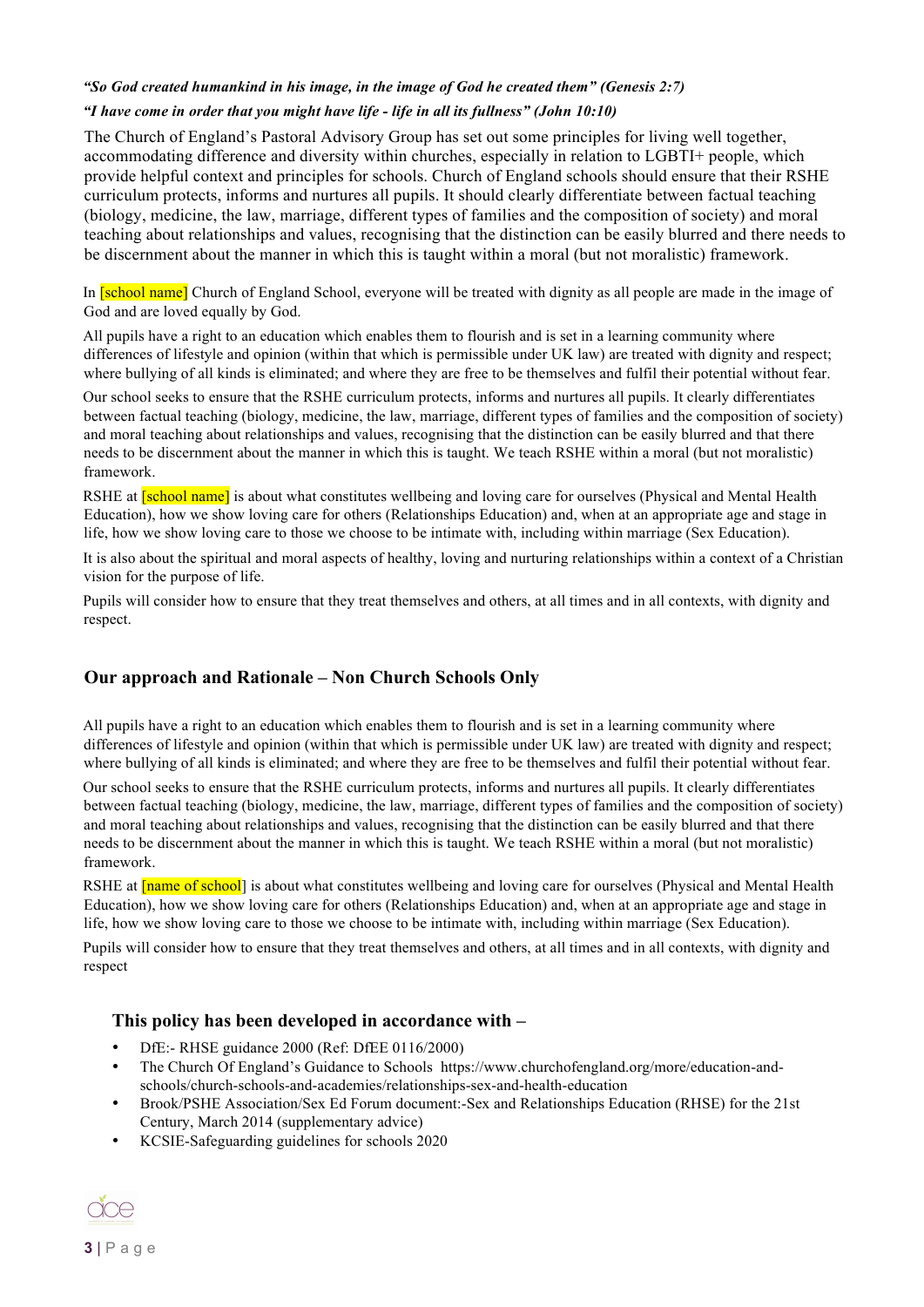This policy has been updated in accordance with the above documents. A new RHSE scheme of work for Reception to Y6 has been purchased and is included in the PSHE overall scheme of work. The scheme (**CWP Teaching RHSE with Confidence in Primary Schools**) is highly recommended by the PSHE association and has been used successfully in many primary schools. This policy will be reviewed every two years or as needed to reflect any changes in legislation.

# <span id="page-4-0"></span>**4. The context for Relationships, Health and Education within the PSHE curriculum**

Our school aims and values underpin the ways in which we ensure a whole school approach to provide an effective taught curriculum for all our pupils and a sensitive response to pastoral issues. We believe that pupils have an entitlement to learn about sex and relationships as part of the wider PSHE provision. We acknowledge the vital role of parents and seek to support them through on-going consultation and ensuring that the policy reflects their views. We aim to meet the needs of all our pupils and respond to the range of cultures and sexual diversity.

#### <span id="page-4-1"></span>**Organisation and planning**

Class teachers will deliver the sessions as set out in CWP 'Teaching RHSE with Confidence in the Primary School.' A staff meeting has been held to explore the sessions and to guide teachers to the relevant resources for the lessons. Our Ethos Committees have also contributed to this policy and considered very carefully our response to the teaching of RHSE.

As in all areas of the curriculum, teachers will use a variety of teaching and learning methods and approaches including discussion, project learning, DVD, circle time, group work, drama and role play.

Teachers should follow the plans for their year group in the new CWP scheme and deliver them over the second half of the summer term. All teaching materials required are integral to the scheme and are saved in the staff drive under 'RHSE Scheme of Work'.

Assessment should be planned as an integral part of teaching and learning. It should be active and participatory, helping pupils to recognise the progress they are making in developing their skills, attitudes, knowledge and understanding including their contribution to learning. In general, pupils will be taught in their normal mixed gender classes, although on occasion activities may be organised in single gender groupings to enable the pupils to focus on specific issues.

We actively encourage staff training through our ongoing programme of continuous professional development for all areas of PSHE to ensure that teachers are confident and skilled in the effective delivery of RHSE.

We believe that the class teacher is the most appropriate person to deliver the RHSE programme. However, staff will work closely with the School Inclusion Team as necessary with support of the delivery of the programme. This is most likely in Y5/6. The Pastoral team is fully aware of and involved in the development of the RHSE programme, its aims and objectives.

## <span id="page-4-2"></span>**5. Legal aspects relating to RHSE and cross referencing to other Policies**

Some elements of RHSE, as set out in the National Curriculum 2014, are statutory and mandatory for all pupils.

In addition our curriculum will take into account the following government guidance:-

- Young people must learn about the nature of marriage and its importance for family life and the bringing up of pupil.
- Young people should be protected from teaching materials which are inappropriate, having regard to the age and the religious and cultural background of the pupils concerned.
- Parents have the right to withdraw their pupil from the non-statutory elements of RHSE.
- All schools have a duty to ensure that pupils with special needs and learning difficulties are properly included in RHSE.
- As with all curriculum areas the PSHE curriculum will give due regard to The Equality Act 2010 and its three main aims.
- To eliminate unlawful discrimination, harassment, victimisation and any other conduct prohibited by the Act.

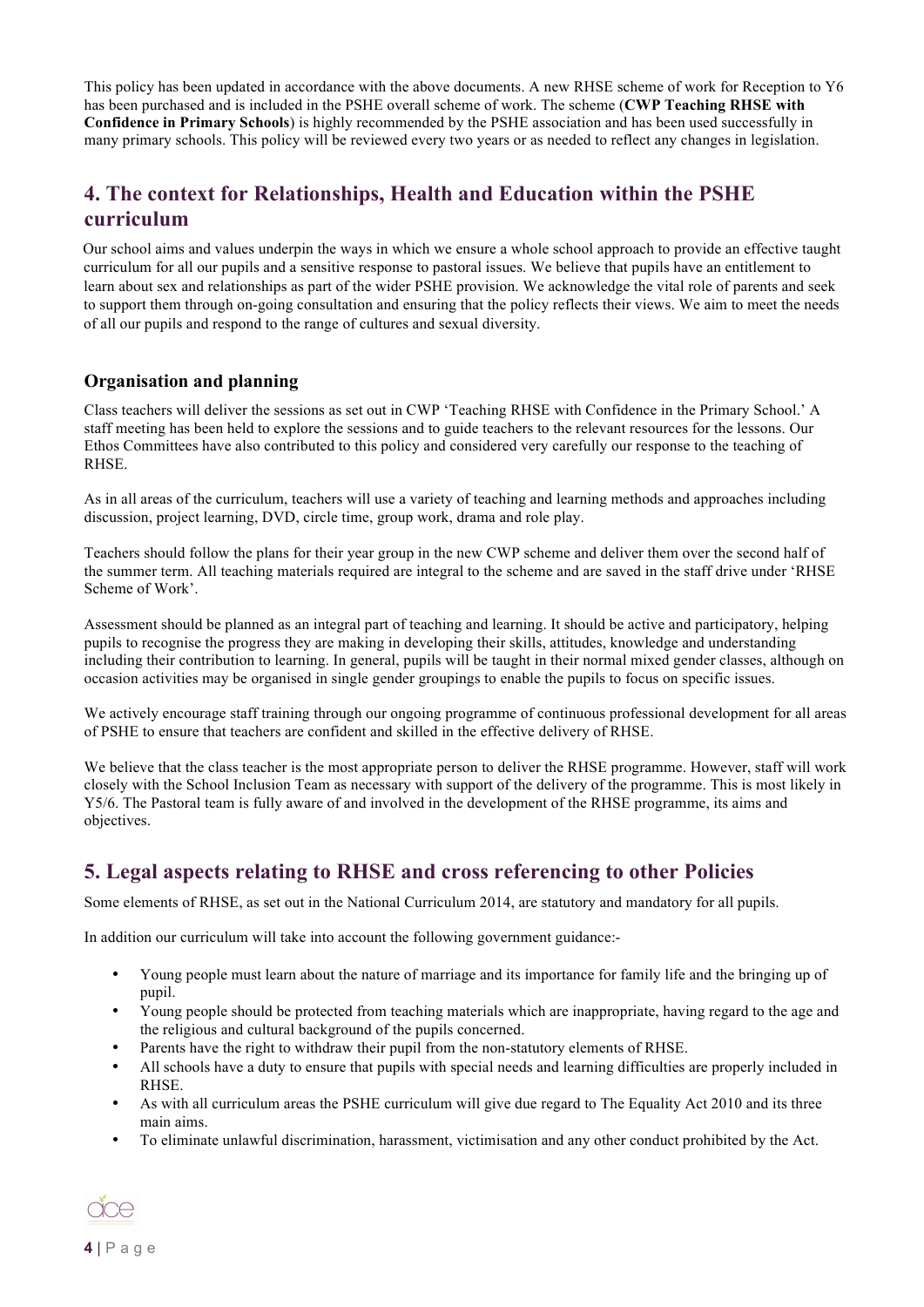- To advance equality of opportunity between people who share protected characteristics and people who do not share it
- To foster good relations between people who share a protected characteristic and people who do not share it.
- Best practise in Safeguarding arrangements including taking and recording disclosures (KCSIE 2020)

## <span id="page-5-0"></span>**6. Creating a safe environment for teaching and learning**

It is our aim that pupils feel confident and comfortable when asking questions both in class and around school. In most cases, pupils' questions will be answered openly and honestly. However, on occasion, pupils may ask questions that are not appropriate (i.e. questions about a teacher's personal life or of a sensitive nature) and will not be answered.

There are useful 'tips' from CWP as to how best approach some issues/questions within the sessions – see teachers' guide below.

Teachers will develop a supportive climate in their classroom, with clearly defined ways of working and the appropriate language to use. In addition, staff have discussed a range of possible questions and have agreed that some questions may need to be answered on an individual basis and some may require a measured response appropriate to the maturity and level of understanding of the child. In some instances certain questions will require parental involvement.

### <span id="page-5-1"></span>**7. Confidentiality**

Teachers cannot offer unconditional confidentiality. We believe our pupils need to be aware of this and understand the issues involved. It is our aim to support all our pupils through effective procedures.

Staff are aware that pupils sometimes share information of a confidential nature and understand and value the importance of their role. Staff will treat every confidence in a sensitive way so that the pupil feels supported but not gossiped about. However, both pupils and staff understand that there are some instances where confidences will have to be shared with others in order to protect and support the pupil.

For example, if a child makes reference to being involved, or likely to be involved in sexual activity, this will be dealt with through the school's Child Protection & Safeguarding Procedures, which are in line with Safeguarding Board Procedures.

The Trust's RHSE lead (Mrs Burns) and the school's Safeguarding lead are well trained in areas related to both policies. Staff will always challenge any inappropriate comments or any behaviours which could be seen as homophobic bullying, gender stereo typing or resulting from perceived differences.

### <span id="page-5-2"></span>**8. Working with parents or carers**

We as a school will work closely with parents and carers to raise the awareness of the

breadth of RHSE, how and when it is taught in school. The policy and programme of work is available to all parents and carers upon request. We acknowledge the right of parents/carers to withdraw their child from those aspects of the RHSE programme not included in the NC science. However, we encourage all parents who have concerns to discuss these with the Head teacher or Deputy. Quite often, when parents review the materials and aims of the lessons they realise there is no need to withdraw their child from RHSE.

## <span id="page-5-3"></span>**9. Monitoring and Evaluation**

The school is committed to delivering effective RHSE for its pupils and recognises the value and importance of monitoring and evaluating the provision of RHSE and the way in which all individuals are supported. The school has established an on-going process of monitoring the RHSE programme through the work of the RHSE Co-ordinator, which includes lesson observation, and teacher, pupil, parent or carer feedback. The RHSE co-ordinator reports findings to the SLT on an annual basis in order to inform future planning.

This policy will be reviewed on a two yearly basis and amended according to DFE and LA guidance. Link for Sex & Relationships Education (SRE) for the 21st Century (Supplementary advice to the Sex and Relationship Education Guidance DfEE (0116/2000)

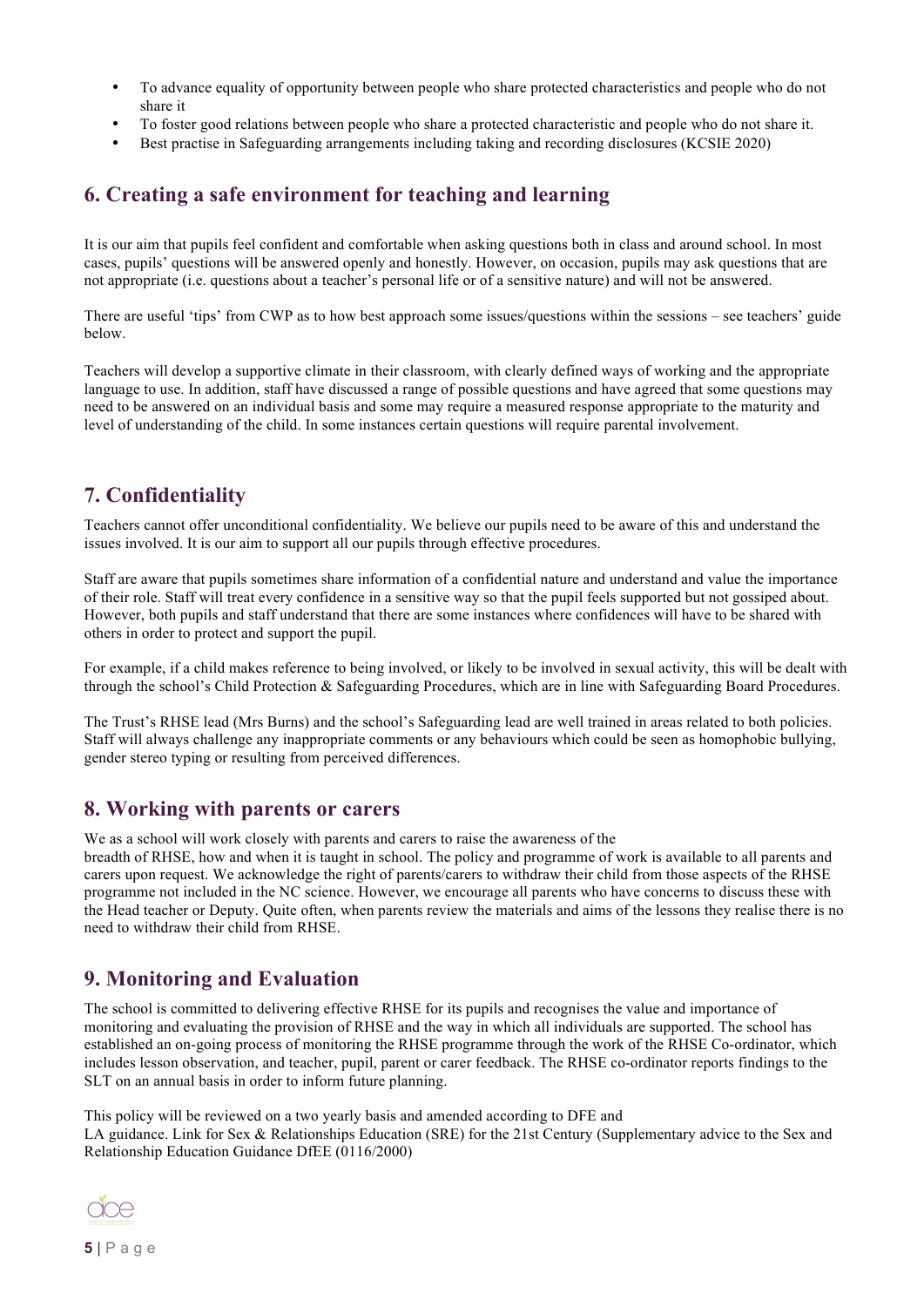*In Appendix 2-4 are relevant sections of the Teachers' Guide and Curriculum Overview from our scheme 'Teaching SRE with Confidence in Primary Schools*

- *Appendix 2- CWP introduction and whole school Resources*
- *Appendix 3 – Tips for Teaching SRE with Confidence*
- *Appendix 4 – CWP Curriculum Overview*
- *Appendix 5 – Parental request to withdraw*

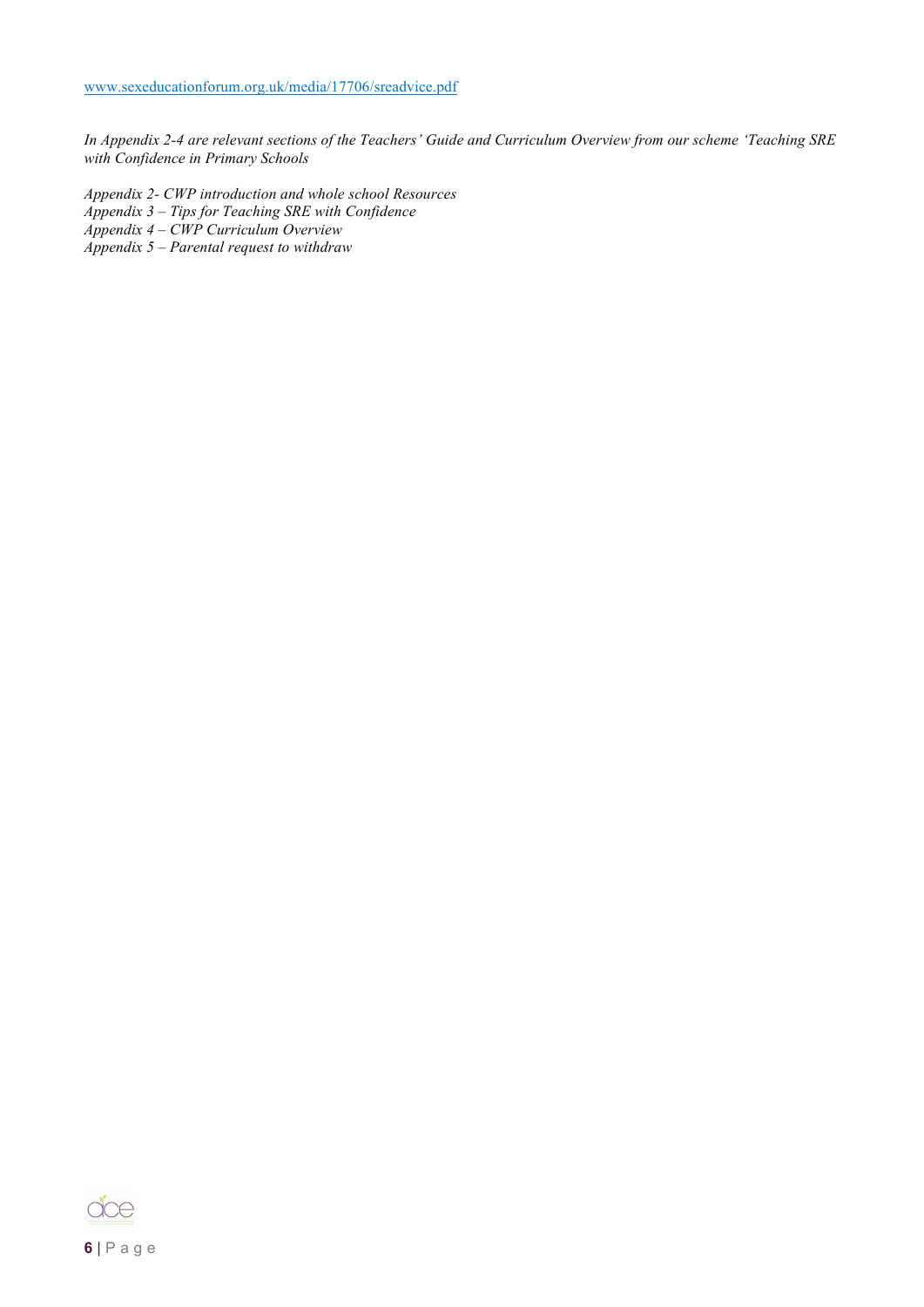# <span id="page-7-0"></span>**Appendix 1: What Pupils Should Know by the end of Primary School**

| <b>TOPIC</b>                    | <b>PUPILS SHOULD KNOW</b>                                                                                                                                                                                                                        |
|---------------------------------|--------------------------------------------------------------------------------------------------------------------------------------------------------------------------------------------------------------------------------------------------|
| Families and<br>people who care | That families are important for children growing up because they can give love, security and<br>stability                                                                                                                                        |
| about me                        | The characteristics of healthy family life, commitment to each other, including in times of<br>difficulty, protection and care for children and other family members, the importance of<br>spending time together and sharing each other's lives |
|                                 | That others' families, either in school or in the wider world, sometimes look different from their<br>family, but that they should respect those differences and know that other children's families<br>are also characterised by love and care  |
|                                 | That stable, caring relationships, which may be of different types, are at the heart of happy<br>families, and are important for children's security as they grow up                                                                             |
|                                 | That marriage represents a formal and legally recognised commitment of two people to each<br>other which is intended to be lifelong                                                                                                              |
|                                 | How to recognise if family relationships are making them feel unhappy or unsafe, and how to<br>seek help or advice from others if needed                                                                                                         |
| Caring friendships              | How important friendships are in making us feel happy and secure, and how people choose and<br>make friends                                                                                                                                      |
|                                 | The characteristics of friendships, including mutual respect, truthfulness, trustworthiness,<br>loyalty, kindness, generosity, trust, sharing interests and experiences and support with problems<br>and difficulties                            |
|                                 | That healthy friendships are positive and welcoming towards others, and do not make others<br>feel lonely or excluded                                                                                                                            |
|                                 | That most friendships have ups and downs, and that these can often be worked through so that<br>the friendship is repaired or even strengthened, and that resorting to violence is never right                                                   |
|                                 | How to recognise who to trust and who not to trust, how to judge when a friendship is making<br>them feel unhappy or uncomfortable, managing conflict, how to manage these situations and<br>how to seek help or advice from others, if needed   |
| Respectful<br>relationships     | The importance of respecting others, even when they are very different from them (for example,<br>physically, in character, personality or backgrounds), or make different choices or have<br>different preferences or beliefs                   |
|                                 | Practical steps they can take in a range of different contexts to improve or support respectful<br>relationships                                                                                                                                 |
|                                 | The conventions of courtesy and manners                                                                                                                                                                                                          |
|                                 | The importance of self-respect and how this links to their own happiness                                                                                                                                                                         |
|                                 | That in school and in wider society they can expect to be treated with respect by others, and that<br>in turn they should show due respect to others, including those in positions of authority                                                  |
|                                 | About different types of bullying (including cyberbullying), the impact of bullying,<br>responsibilities of bystanders (primarily reporting bullying to an adult) and how to get help                                                            |
|                                 | What a stereotype is, and how stereotypes can be unfair, negative or destructive                                                                                                                                                                 |
|                                 | The importance of permission-seeking and giving in relationships with friends, peers and adults                                                                                                                                                  |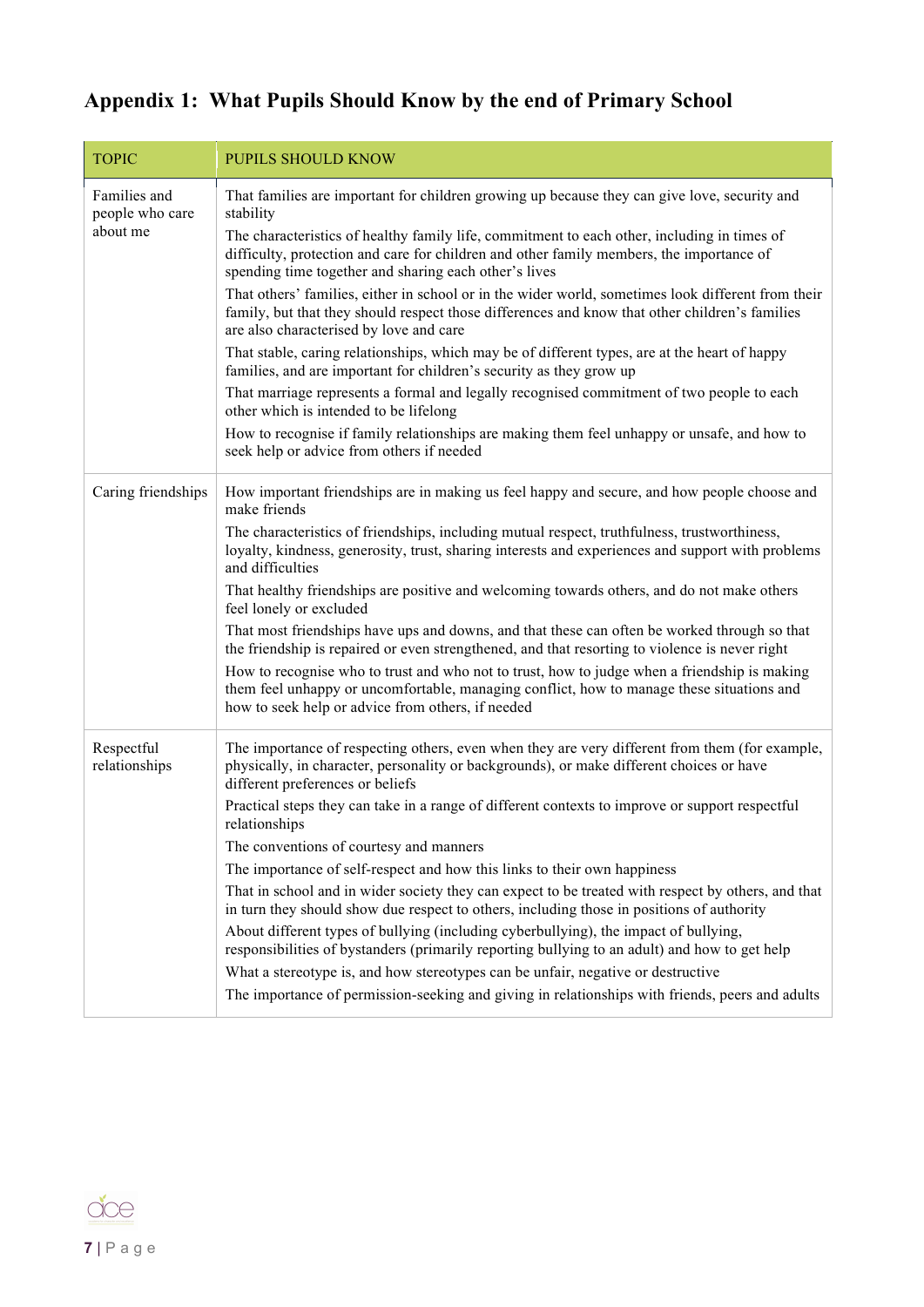| <b>TOPIC</b>            | <b>PUPILS SHOULD KNOW</b>                                                                                                                                                         |  |  |
|-------------------------|-----------------------------------------------------------------------------------------------------------------------------------------------------------------------------------|--|--|
| Online<br>relationships | That people sometimes behave differently online, including by pretending to be someone they<br>are not                                                                            |  |  |
|                         | That the same principles apply to online relationships as to face-to face relationships, including<br>the importance of respect for others online including when we are anonymous |  |  |
|                         | The rules and principles for keeping safe online, how to recognise risks, harmful content and<br>contact, and how to report them                                                  |  |  |
|                         | How to critically consider their online friendships and sources of information including<br>awareness of the risks associated with people they have never met                     |  |  |
|                         | How information and data is shared and used online                                                                                                                                |  |  |
| Being safe              | What sorts of boundaries are appropriate in friendships with peers and others (including in a<br>digital context)                                                                 |  |  |
|                         | About the concept of privacy and the implications of it for both children and adults; including<br>that it is not always right to keep secrets if they relate to being safe       |  |  |
|                         | That each person's body belongs to them, and the differences between appropriate and<br>inappropriate or unsafe physical, and other, contact                                      |  |  |
|                         | How to respond safely and appropriately to adults they may encounter (in all contexts,<br>including online) whom they do not know                                                 |  |  |
|                         | How to recognise and report feelings of being unsafe or feeling bad about any adult                                                                                               |  |  |
|                         | How to ask for advice or help for themselves or others, and to keep trying until they are heard                                                                                   |  |  |
|                         | How to report concerns or abuse, and the vocabulary and confidence needed to do so                                                                                                |  |  |
|                         | Where to get advice e.g. family, school and/or other sources                                                                                                                      |  |  |

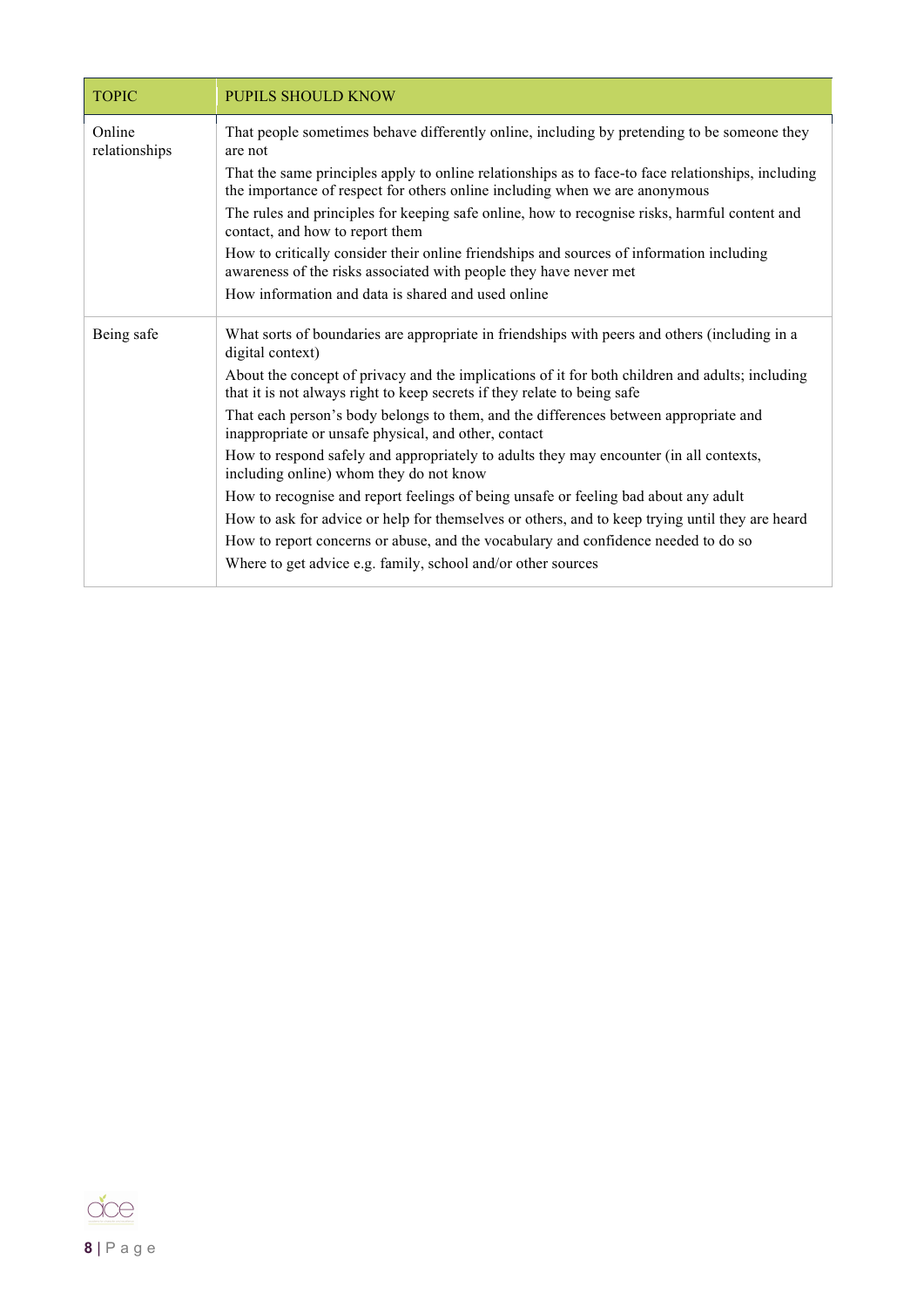### <span id="page-9-0"></span>**Appendix 2: Introduction to the Christopher Winter Resources**

This is the 3rd edition of Teaching SRE with Confidence in Primary Schools, a comprehensive and inclusive resource for teachers and other professionals working in a primary school setting. As well as using this opportunity to introduce an additional year group (Reception) we have also included more focus on safeauardina / keeping children safe throughout the pack. This emphasis can be found in particular in the link between knowing the names for body parts, touch and personal space in Year 3; understanding appropriate and inappropriate touch in Year 6, and internet safety / communication in relationships in Year 6.

In Reception and Year 1 the focus is on fostering independence, encouraging children to help out in the family and to keep themselves clean. We have added new active learning materials for teaching about puberty in Key Stage 2 and have updated our references to the National Curriculum Science.

The pack includes an overview of a spiral curriculum for SRE, schemes of work and lesson plans that combine a range of teaching styles and active learning techniques. All lesson plans include hyper-links to stimulating teaching and white board materials. We have used these resources to train thousands of teachers to teach SRE with confidence. Every unit has been taught in a variety of schoolsettings and has been enthusiastically received by teachers and pupils.

CWP have been awarded the fpa Pamela Sheridan Award for Excellence in recognition of our pioneering professional development programme in sex and relationships education. CWP's success is based on a thorough understanding of what constitutes effective SRE for both teachers and pupils.

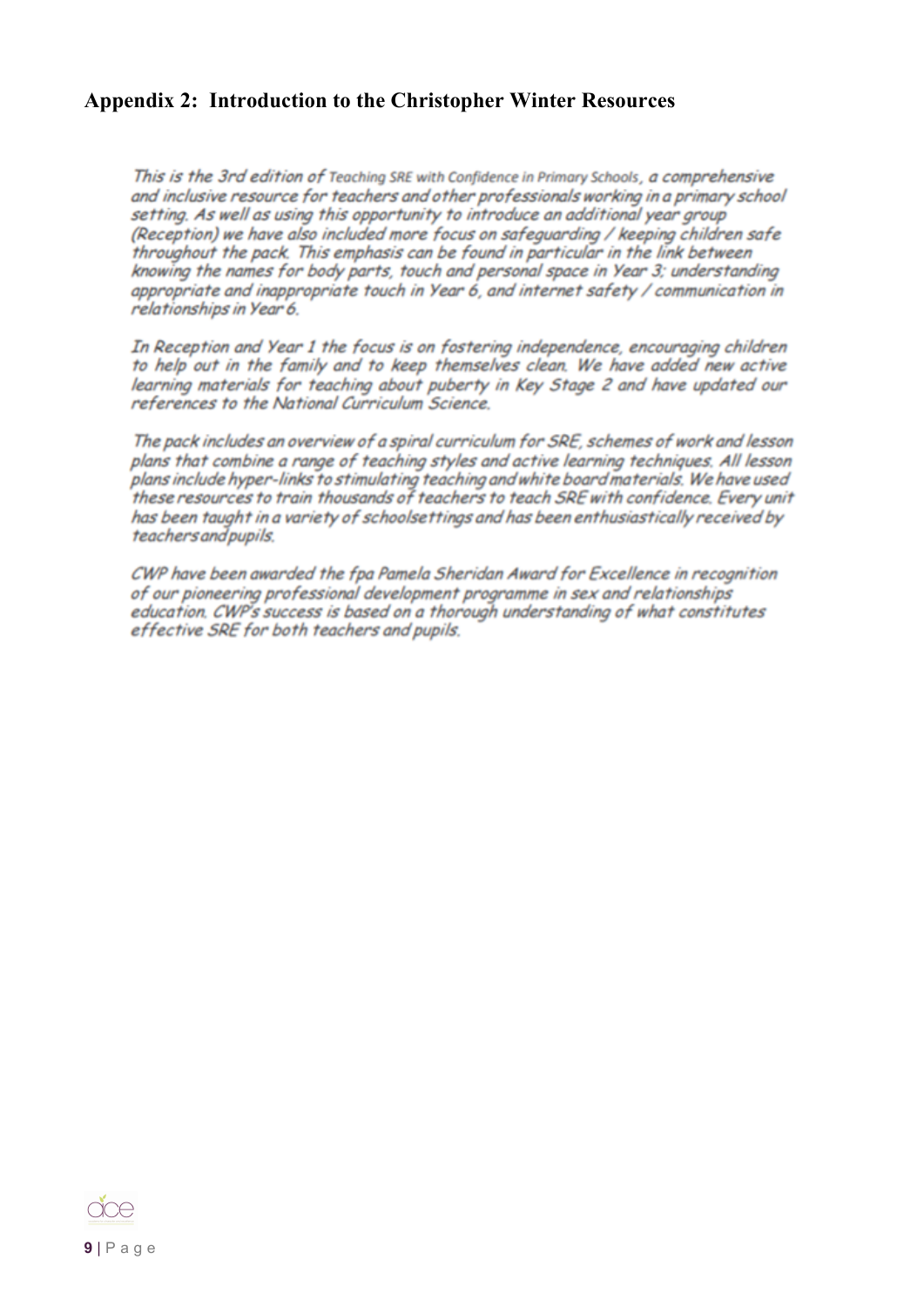# <span id="page-10-0"></span>**Appendix 3: Tips for Teaching SRE with Confidence**

### Below are some comments teachers have made to us about why they lack the confidence to teach SRE:

- What will the parents say if I teach SRE?
- Our governors may not approve
- I'm worried about the type of questions pupils may ask ٠
- Suppose the children ask me personal questions? ٠
- I don't know what language to use ×
- We have a number of religious and cultural beliefs at our school, how can we berespectful of all of them?
- Is it ok to talk about same sex relationships? ×
- How do I know what is appropriate to teach? ×

#### **CWP respond with the following tips:**

- ٠ Check your school has an up-to-date policy for SRE, this should be approved by governors and parents/carers and will include information on the content and organisation of SRE
- Develop ground rules for SRE with the whole class, refer to them regularly and  $\blacksquare$ encourage the pupils to doso
- Use distancing techniques such as anonymous questions, case studies and problem ٠ pages to help pupils avoid personalising issues
- Agree as a class not to ask personal questions
- Admit if you do not know an answer to a question and find out the answer later ٠
- If a child's question seems inappropriate, agree to discuss it later with the child  $\blacksquare$ individually, rather than with the whole class
- Discuss religious and cultural beliefs with the pupils avoid making assumptions
- Talk about sexuality without promoting any one kind of relationship ٠

<span id="page-10-1"></span>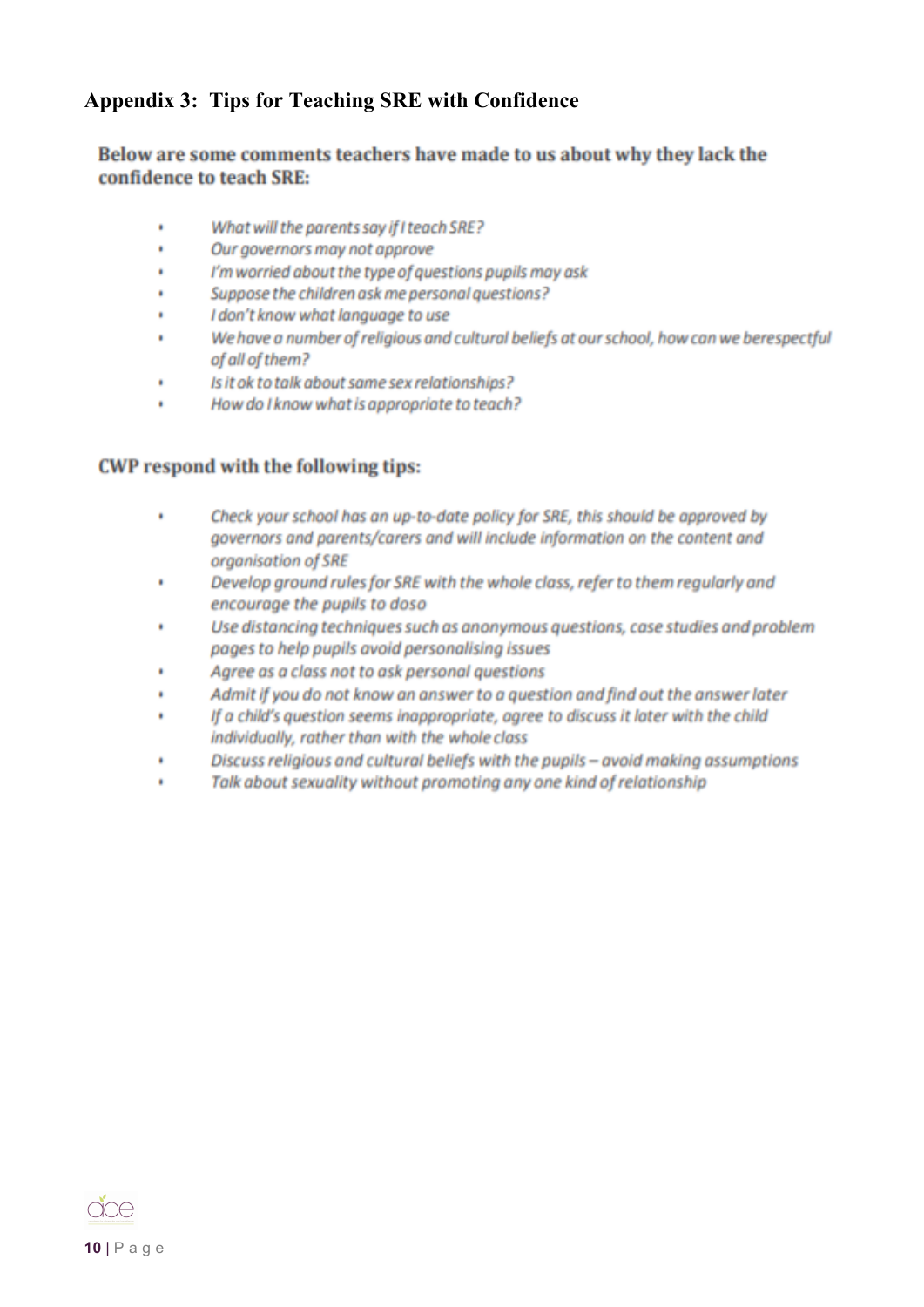# **Appendix 4: Christopher Winter Curriculum Overview**

|                                                                                                                                                                                                                         |                                                                                                            |                                             | reception                                                                                                        | year 1 | year 2                            | year 3                                                               |
|-------------------------------------------------------------------------------------------------------------------------------------------------------------------------------------------------------------------------|------------------------------------------------------------------------------------------------------------|---------------------------------------------|------------------------------------------------------------------------------------------------------------------|--------|-----------------------------------|----------------------------------------------------------------------|
| <b>CWP Curriculum Overview</b>                                                                                                                                                                                          |                                                                                                            |                                             | year 4                                                                                                           | year 5 | year 6                            | Additional                                                           |
| <b>Reception</b><br><b>Family and Friendship</b><br><b>Lesson 1: Caring Friendships</b>                                                                                                                                 | Year <sub>1</sub><br><b>Growing and Caring</b><br><b>For Ourselves</b>                                     |                                             | Year <sub>2</sub><br><b>Differences</b>                                                                          |        |                                   |                                                                      |
| <b>Lesson 2: Being Kind</b><br><b>Lesson 3: Families</b>                                                                                                                                                                | <b>Lesson 1: Different Friends</b><br>Lesson 2: Growing & Changing<br><b>Lesson 3: Families &amp; Care</b> |                                             | <b>Lesson 1: Differences</b><br><b>Lesson 2: Male &amp; Female Animals</b><br><b>Lesson 3: Naming Body Parts</b> |        |                                   |                                                                      |
| Year <sub>3</sub><br><b>Valuing Difference</b><br>and Keeping Safe                                                                                                                                                      | Year 4<br><b>Growing Up</b>                                                                                |                                             | Year 5<br><b>Puberty</b>                                                                                         |        |                                   |                                                                      |
| <b>Lesson 1: Body Differences</b><br><b>Lesson 2: Personal Space</b><br>Lesson 3: Help and Support                                                                                                                      | Lesson 1: Changes<br>Lesson 2: What is Puberty?<br><b>Lesson 3: Healthy Relationships</b>                  |                                             |                                                                                                                  |        | <b>Lesson 3: Help and Support</b> | Lesson 1: Talking about Puberty<br>Lesson 2: The Reproductive System |
| Year <sub>6</sub>                                                                                                                                                                                                       |                                                                                                            | <b>Additional Folder Year 5/6</b>           |                                                                                                                  |        |                                   |                                                                      |
| <b>Puberty, Relationships &amp; Reproduction</b><br>Lesson 1: Puberty & Reproduction<br>Lesson 2: Communication in Relationships<br>Lesson 3: Families, Conception & Pregnancy<br><b>Lesson 4: Online Relationships</b> |                                                                                                            | Unit 1: FGM<br>Unit 2: Respect and Equality |                                                                                                                  |        |                                   |                                                                      |
|                                                                                                                                                                                                                         |                                                                                                            |                                             |                                                                                                                  |        |                                   | resources                                                            |

<span id="page-11-0"></span>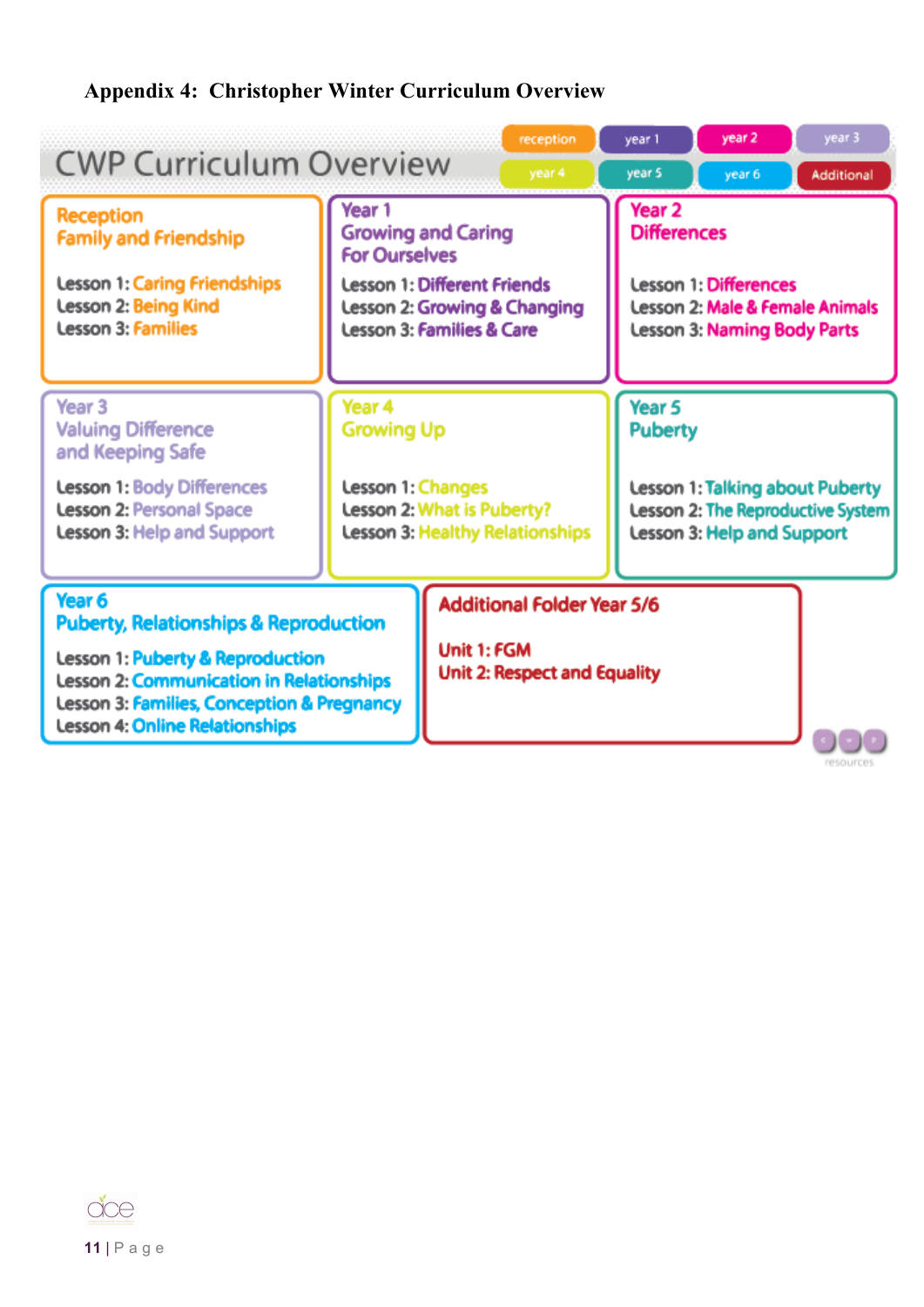# **Appendix 5: A Charter for faith sensitive and inclusive relationships education, relationships and sex education (RSE) and Health Education (RSHE)<sup>2</sup>**

In The Academy for Character and Excellence we seek to provide Relationships Education, Relationships and Sex Education (RSE) and Health Education (RSHE), which will enable all pupils to flourish.

#### **We commit:**

- 1. **To work in partnership with parents and carers**. This will involve dialogue with parents and carers through all stages of policy development as well as discussing the resources used to teach their children and how they can contribute at home. It must, however, be recognised that the law specifies that what is taught and how it is taught is ultimately a decision for the school.
- 2. **That RSHE will be delivered professionally and as an identifiable part of PSHE**. It will be led, resourced and reported to parents in the same way as any other subject. There will be a planned programme delivered in a carefully sequenced way. Staff will receive regular training in RSHE and PSHE. Any expert visitors or trainers invited into the school to enhance and supplement the programme will be expected to respect the schools published policy for RSHE.
- 3. **That RSHE will be delivered in a way that affords dignity and shows respect to all who make up our diverse community.** It will not discriminate against any of the protected characteristics in the Equality Act<sup>3</sup> and will be sensitive to the faith and beliefs of those in the wider school community. RSHE will seek to explain fairly the tenets and varying interpretations of religious communities on matters of sex and relationships and teach these viewpoints with respect. It will value the importance of faithfulness as the underpinning and backdrop for relationships. It will encourage pupils to develop the skills needed to disagree without being disagreeable, to appreciate the lived experience of other people and to live well together.
- 4. **That RSHE will seek to build resilience in our pupils to help them form healthy relationships, to keep themselves safe and resist the harmful influence of pornography in all its forms**. It will give pupils opportunities to reflect on values and influences including their peers, the media, the internet, faith and culture that may have shaped their attitudes to gender, relationships and sex. It will promote the development of the wisdom and skills our pupils need to make their own informed decisions.
- 5. **That RSHE will promote healthy resilient relationships set in the context of character and virtue development**. It will reflect the vision and associated values of the school, promote reverence for the gift of human sexuality and encourage relationships that are hopeful and aspirational. Based on the school's values it will seek to develop character within a moral framework based on virtues such as honesty, integrity, selfcontrol, courage, humility, kindness, forgiveness, generosity and a sense of justice but does not seek to teach only one moral position.

<sup>&</sup>lt;sup>3</sup> The protected characteristics are age, disability, gender reassignment, race, religion or belief, sex, sexual orientation, marriage and civil partnership and pregnancy and maternity.



l

 $2$  RSHE is used to indicate either Relationships Education, Relationships and Sex Education and Health Education as determined by the school context since, after consultation with parents and carers primary schools may decide to include elements of sex education in their curriculum.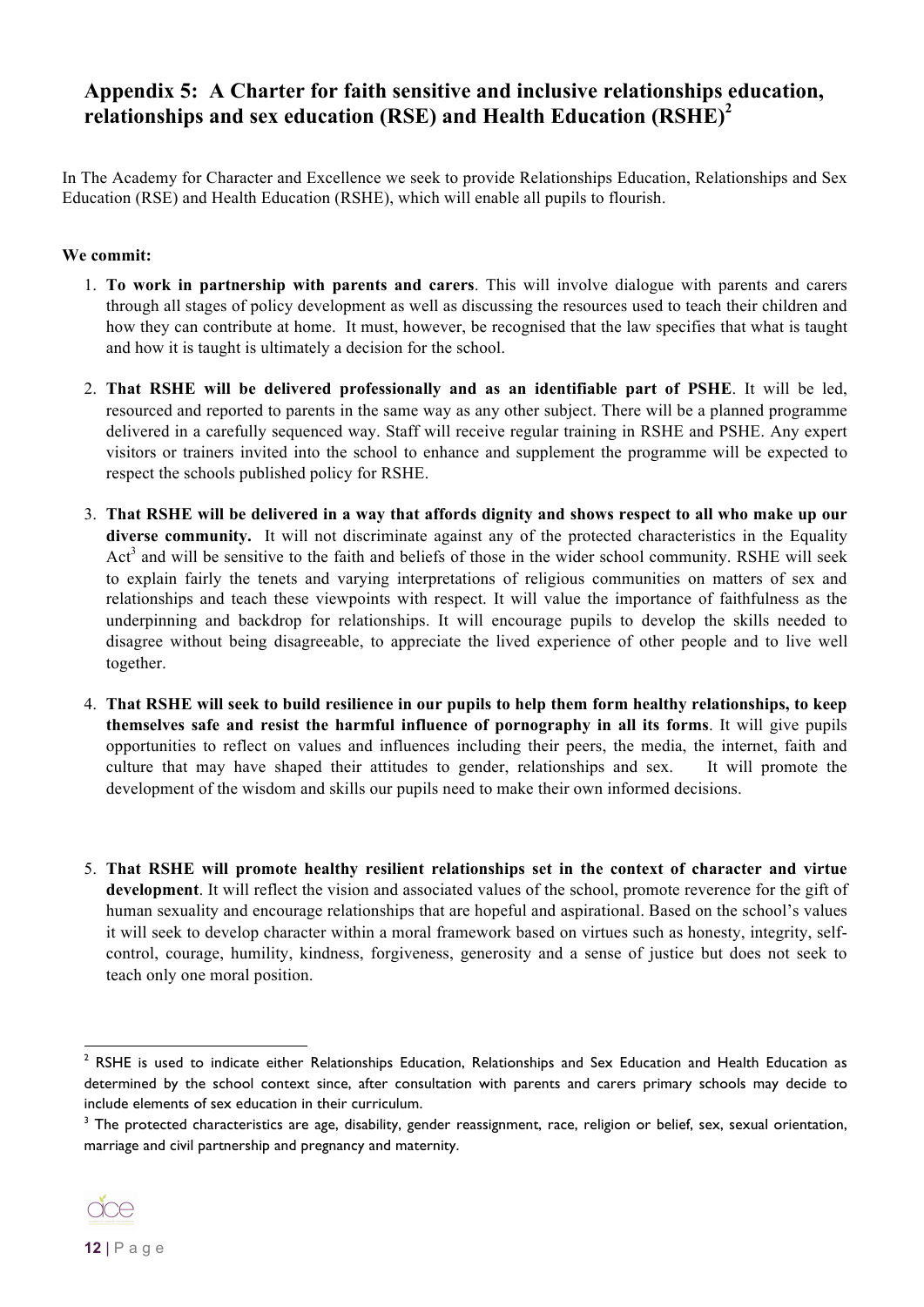- 6. **That RSHE will be based on honest and medically accurate information from reliable sources of information, including about the law and legal rights**. It will distinguish between different types of knowledge and opinions so that pupils can learn about their bodies and sexual and reproductive health as appropriate to their age and maturity.
- 7. **To take a particular care to meet the individual needs of all pupils including those with special needs and disabilities.** It will ensure that lessons and any resources used will be accessible and sensitive to the learning needs of the individual child. We acknowledge the potential vulnerability of pupils who have special needs and disabilities (SEND) and recognise the possibilities and rights of SEND pupils to high quality relationships and sex education.
- 8. **To seek pupils' views about RSHE so that the teaching can be made relevant to their lives.** It will discuss real life issues relating to the age and stage of pupils, including friendships, families, faith, consent, relationship abuse, exploitation and safe relationships online. This will be carefully targeted and age appropriate based on a teacher judgment about pupil readiness for this information in consultation with parents and carers.